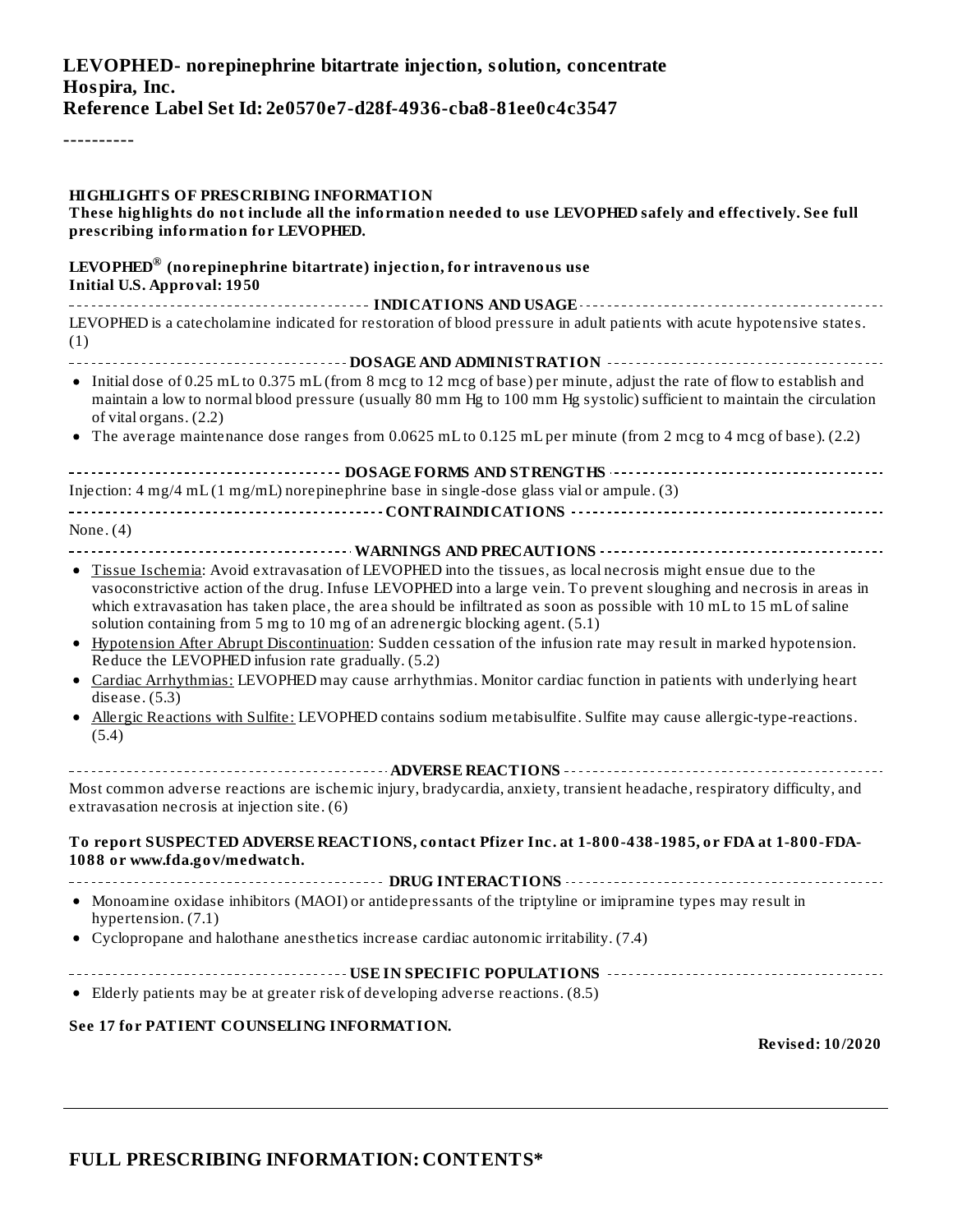#### **1 INDICATIONS AND USAGE 2 DOSAGE AND ADMINISTRATION**

2.1 Important Dosage and Administration Instructions

2.2 Dosage

2.3 Preparation of Diluted Solution

2.4 Drug Incompatibilities

### **3 DOSAGE FORMS AND STRENGTHS**

#### **4 CONTRAINDICATIONS**

# **5 WARNINGS AND PRECAUTIONS**

- 5.1 Tissue Ischemia
- 5.2 Hypotension after Abrupt Discontinuation
- 5.3 Cardiac Arrhythmias
- 5.4 Allergic Reactions Associated with Sulfite

# **6 ADVERSE REACTIONS**

- **7 DRUG INTERACTIONS**
	- 7.1 MAO-Inhibiting Drugs
	- 7.2 Tricyclic Antidepressants
	- 7.3 Antidiabetics
	- 7.4 Halogenated Anesthetics

## **8 USE IN SPECIFIC POPULATIONS**

- 8.1 Pregnancy
- 8.2 Lactation
- 8.4 Pediatric Use
- 8.5 Geriatric Use
- **10 OVERDOSAGE**

### **11 DESCRIPTION**

# **12 CLINICAL PHARMACOLOGY**

- 12.1 Mechanism of Action
- 12.2 Pharmacodynamics
- 12.3 Pharmacokinetics

# **13 NONCLINICAL TOXICOLOGY**

13.1 Carcinogenesis, Mutagenesis, Impairment of Fertility

### **16 HOW SUPPLIED/STORAGE AND HANDLING**

### **17 PATIENT COUNSELING INFORMATION**

\* Sections or subsections omitted from the full prescribing information are not listed.

### **FULL PRESCRIBING INFORMATION**

### **1 INDICATIONS AND USAGE**

LEVOPHED is indicated to raise blood pressure in adult patients with severe, acute hypotension.

# **2 DOSAGE AND ADMINISTRATION**

# **2.1 Important Dosage and Administration Instructions**

# Correct Hypovolemia

Address hypovolemia before initiation of LEVOPHED therapy. If the patient does not respond to therapy, suspect occult hypovolemia *[see Warnings and Precautions (5.1)]*.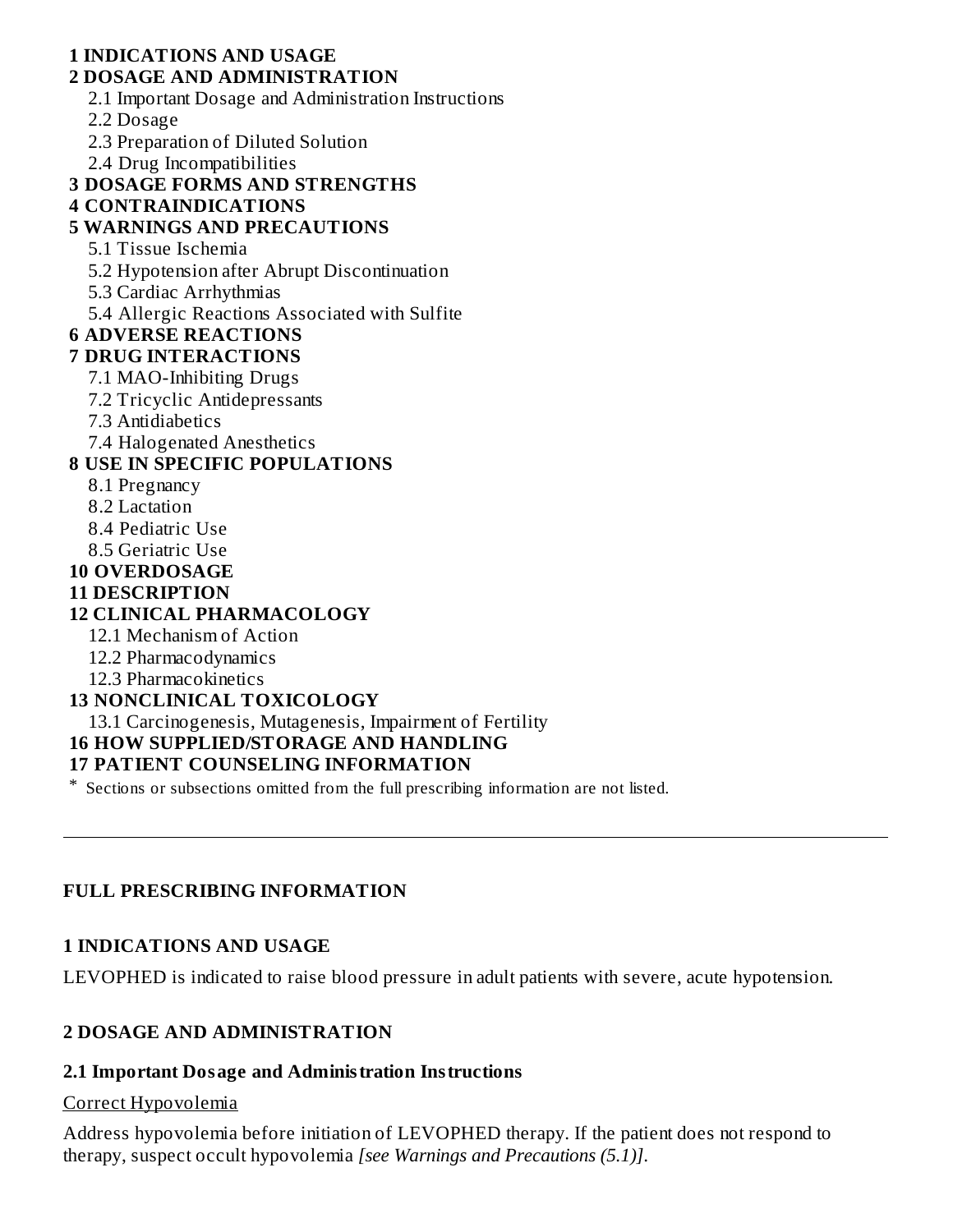#### Administration

Dilute LEVOPHED prior to use *[see Dosage and Administration (2.3)]*.

Infuse LEVOPHED into a large vein. Avoid infusions into the veins of the leg in the elderly or in patients with occlusive vascular disease of the legs *[see Warnings and Precautions (5.1)].* Avoid using a catheter-tie-in technique*.*

### Discontinuation

When discontinuing the infusion, reduce the flow rate gradually. Avoid abrupt withdrawal.

# **2.2 Dosage**

After an initial dosage of 8 to 12 mcg per minute via intravenous infusion, assess patient response and adjust dosage to maintain desired hemodynamic effect. Monitor blood pressure every two minutes until the desired hemodynamic effect is achieved, and then monitor blood pressure every five minutes for the duration of the infusion.

Typical maintenance intravenous dosage is 2 to 4 mcg per minute.

# **2.3 Preparation of Diluted Solution**

Visually inspect LEVOPHED for particulate matter and discoloration prior to administration (the solution is colorless)*.* Do not use the solution if its color is pinkish or darker than slightly yellow or if it contains a precipitate.

Add the content of one LEVOPHED vial or ampule (4 mg in 4 mL) to 1,000 mL of 5% Dextrose Injection, USP or Sodium Chloride Injection solutions that contain 5% dextrose to produce a 4 mcg per mL dilution. Dextrose reduces loss of potency due to oxidation. Administration in saline solution alone is not recommended.

Use higher concentration solutions in patients requiring fluid restriction. Prior to use, store the diluted LEVOPHED solution for up to 24 hours at room temperature [20°C to 25°C (68°F to 77°F)] and protect from light.

# **2.4 Drug Incompatibilities**

Avoid contact with iron salts, alkalis, or oxidizing agents.

Whole blood or plasma, if indicated to increase blood volume, should be administered separately.

# **3 DOSAGE FORMS AND STRENGTHS**

Injection: 4 mg/4 mL (1 mg/mL norepinephrine base) sterile, colorless solution in a single-dose amber glass vial.

Injection: 4 mg/4 mL (1 mg/mL norepinephrine base) sterile, colorless solution in a single-dose clear glass ampule.

# **4 CONTRAINDICATIONS**

None.

# **5 WARNINGS AND PRECAUTIONS**

# **5.1 Tissue Is chemia**

Administration of LEVOPHED to patients who are hypotensive from hypovolemia can result in severe peripheral and visceral vasoconstriction, decreased renal perfusion and reduced urine output, tissue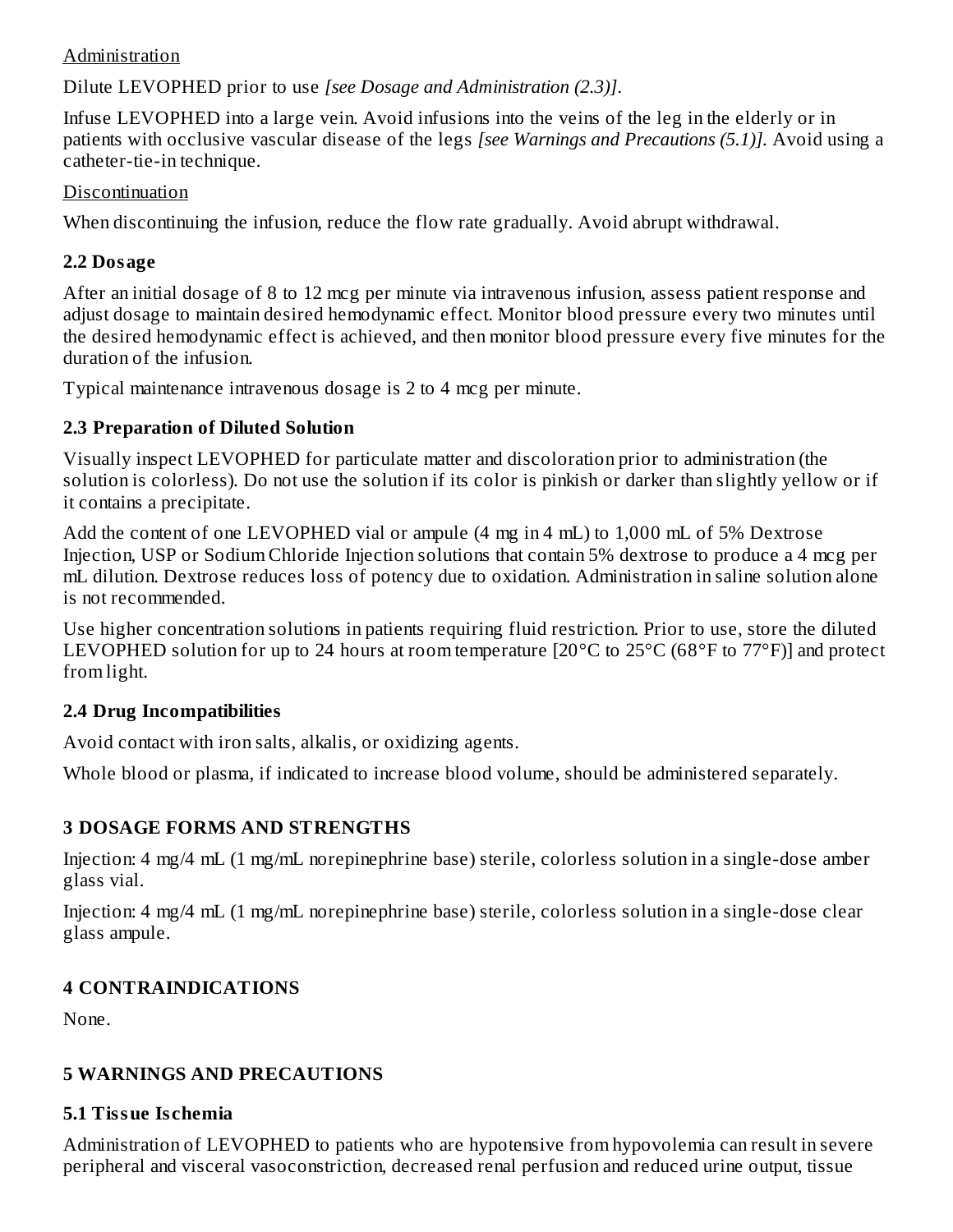hypoxia, lactic acidosis, and reduced systemic blood flow despite "normal" blood pressure. Address hypovolemia prior to initiating LEVOPHED *[see Dosage and Administration (2.1)].* Avoid LEVOPHED in patients with mesenteric or peripheral vascular thrombosis, as this may increase ischemia and extend the area of infarction.

Gangrene of the extremities has occurred in patients with occlusive or thrombotic vascular disease or who received prolonged or high dose infusions. Monitor for changes to the skin of the extremities in susceptible patients.

Extravasation of LEVOPHED may cause necrosis and sloughing of surrounding tissue. To reduce the risk of extravasation, infuse into a large vein, check the infusion site frequently for free flow, and monitor for signs of extravasation *[see Dosage and Administration (2.1)].*

### Emergency Treatment of Extravasation

To prevent sloughing and necrosis in areas in which extravasation has occurred, infiltrate the ischemic area as soon as possible, using a syringe with a fine hypodermic needle with 5 to 10 mg of phentolamine mesylate in 10 to 15 mL of 0.9% Sodium Chloride Injection in adults.

Sympathetic blockade with phentolamine causes immediate and conspicuous local hyperemic changes if the area is infiltrated within 12 hours.

# **5.2 Hypotension after Abrupt Dis continuation**

Sudden cessation of the infusion rate may result in marked hypotension. When discontinuing the infusion, gradually reduce the LEVOPHED infusion rate while expanding blood volume with intravenous fluids.

# **5.3 Cardiac Arrhythmias**

LEVOPHED elevates intracellular calcium concentrations and may cause arrhythmias, particularly in the setting of hypoxia or hypercarbia. Perform continuous cardiac monitoring of patients with arrhythmias.

# **5.4 Allergic Reactions Associated with Sulfite**

LEVOPHED contains sodium metabisulfite, a sulfite that may cause allergic-type reactions including anaphylactic symptoms and life-threatening or less severe asthmatic episodes in certain susceptible people. The overall prevalence of sulfite sensitivity in the general population is unknown. Sulfite sensitivity is seen more frequently in asthmatic than in non-asthmatic people.

# **6 ADVERSE REACTIONS**

The following adverse reactions are described in greater detail in other sections:

- Tissue Ischemia *[see Warnings and Precautions (5.1)]*
- Hypotension *[see Warnings and Precautions (5.2)]*
- Cardiac Arrhythmias *[see Warnings and Precautions (5.3)]*

The most common adverse reactions are hypertension and bradycardia.

The following adverse reactions can occur:

*Nervous system disorders:* Anxiety, headache

*Respiratory disorders:* Respiratory difficulty, pulmonary edema

# **7 DRUG INTERACTIONS**

# **7.1 MAO-Inhibiting Drugs**

Co-administration of LEVOPHED with monoamine oxidase (MAO) inhibitors or other drugs with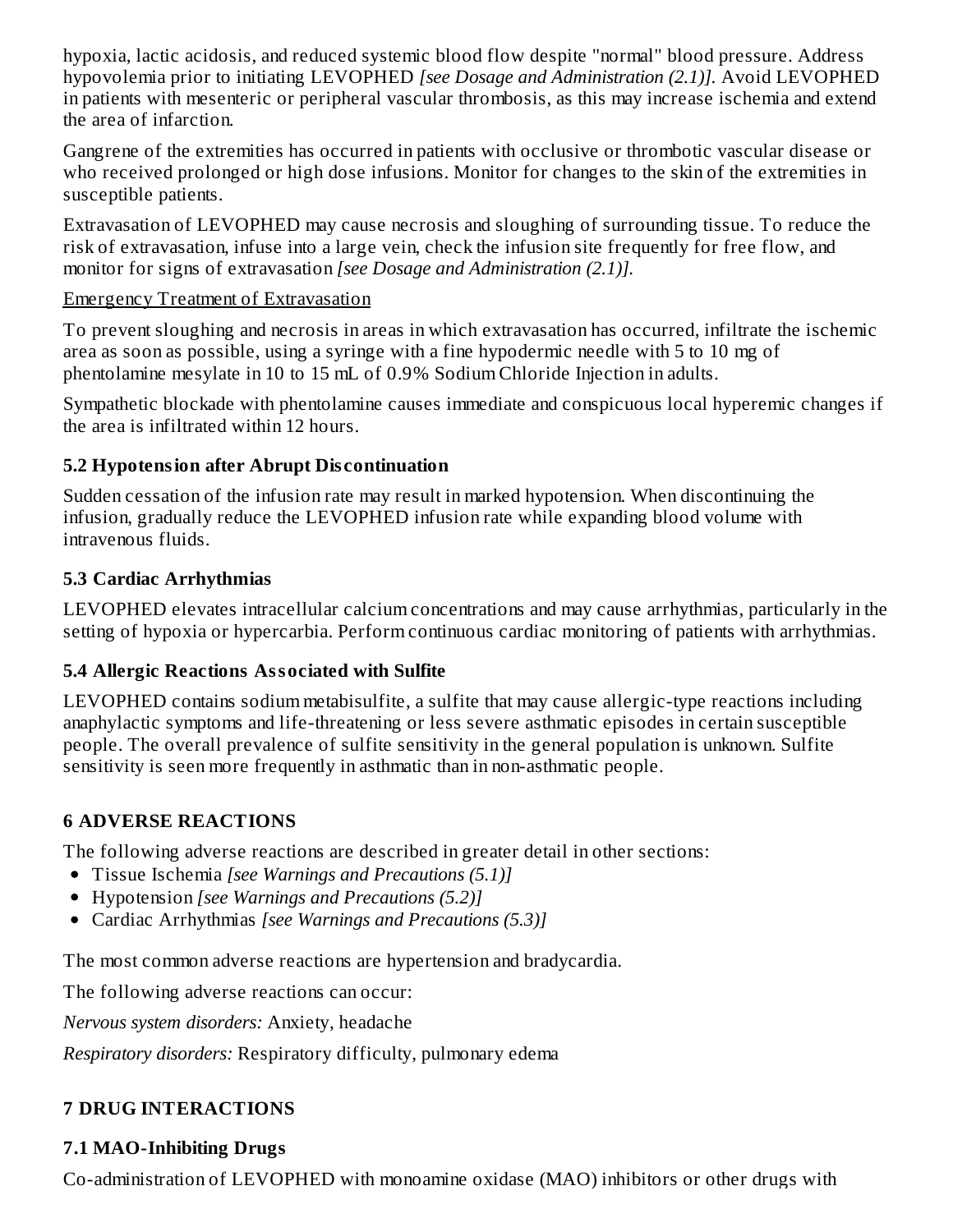Co-administration of LEVOPHED with monoamine oxidase (MAO) inhibitors or other drugs with MAO-inhibiting properties (e.g., linezolid) can cause severe, prolonged hypertension.

If administration of LEVOPHED cannot be avoided in patients who recently have received any of these drugs and in whom, after discontinuation, MAO activity has not yet sufficiently recovered, monitor for hypertension.

# **7.2 Tricyclic Antidepressants**

Co-administration of LEVOPHED with tricyclic antidepressants (including amitriptyline, nortriptyline, protriptyline, clomipramine, desipramine, imipramine) can cause severe, prolonged hypertension. If administration of LEVOPHED cannot be avoided in these patients, monitor for hypertension.

# **7.3 Antidiabetics**

LEVOPHED can decrease insulin sensitivity and raise blood glucose. Monitor glucose and consider dosage adjustment of antidiabetic drugs.

## **7.4 Halogenated Anesthetics**

Concomitant use of LEVOPHED with halogenated anesthetics (e.g., cyclopropane, desflurane, enflurane, isoflurane, and sevoflurane) may lead to ventricular tachycardia or ventricular fibrillation. Monitor cardiac rhythm in patients receiving concomitant halogenated anesthetics.

# **8 USE IN SPECIFIC POPULATIONS**

## **8.1 Pregnancy**

### Risk Summary

Limited published data consisting of a small number of case reports and multiple small trials involving the use of norepinephrine in pregnant women at the time of delivery have not identified an increased risk of major birth defects, miscarriage or adverse maternal or fetal outcomes. There are risks to the mother and fetus from hypotension associated with septic shock, myocardial infarction and stroke which are medical emergencies in pregnancy and can be fatal if left untreated. (*see Clinical Considerations*). In animal reproduction studies, using high doses of intravenous norepinephrine resulted in lowered maternal placental blood flow. Clinical relevance to changes in the human fetus is unknown since the average maintenance dose is ten times lower (*see Data*). Increased fetal reabsorptions were observed in pregnant hamsters after receiving daily injections at approximately 2 times the maximum recommended dose on a mg/m<sup>3</sup> basis for four days during organogenesis (*see Data*).

The estimated background risk for major birth defects and miscarriage for the indicated population is unknown. All pregnancies have a background risk of birth defect, loss, or other adverse outcomes. In the U.S. general population, the estimated background risk of major birth defects and miscarriage in the clinically recognized pregnancies is 2–4% and 15–20%, respectively.

### Clinical Considerations

### *Disease-associated maternal and/or embryo/fetal risk*

Hypotension associated with septic shock, myocardial infarction, and stroke are medical emergencies in pregnancy which can be fatal if left untreated. Delaying treatment in pregnant women with hypotension associated with septic shock, myocardial infarction and stroke may increase the risk of maternal and fetal morbidity and mortality. Life-sustaining therapy for the pregnant woman should not be withheld due to potential concerns regarding the effects of norepinephrine on the fetus.

### Data

### *Animal Data*

A study in pregnant sheep receiving high doses of intravenous norepinephrine (40 mcg/min, at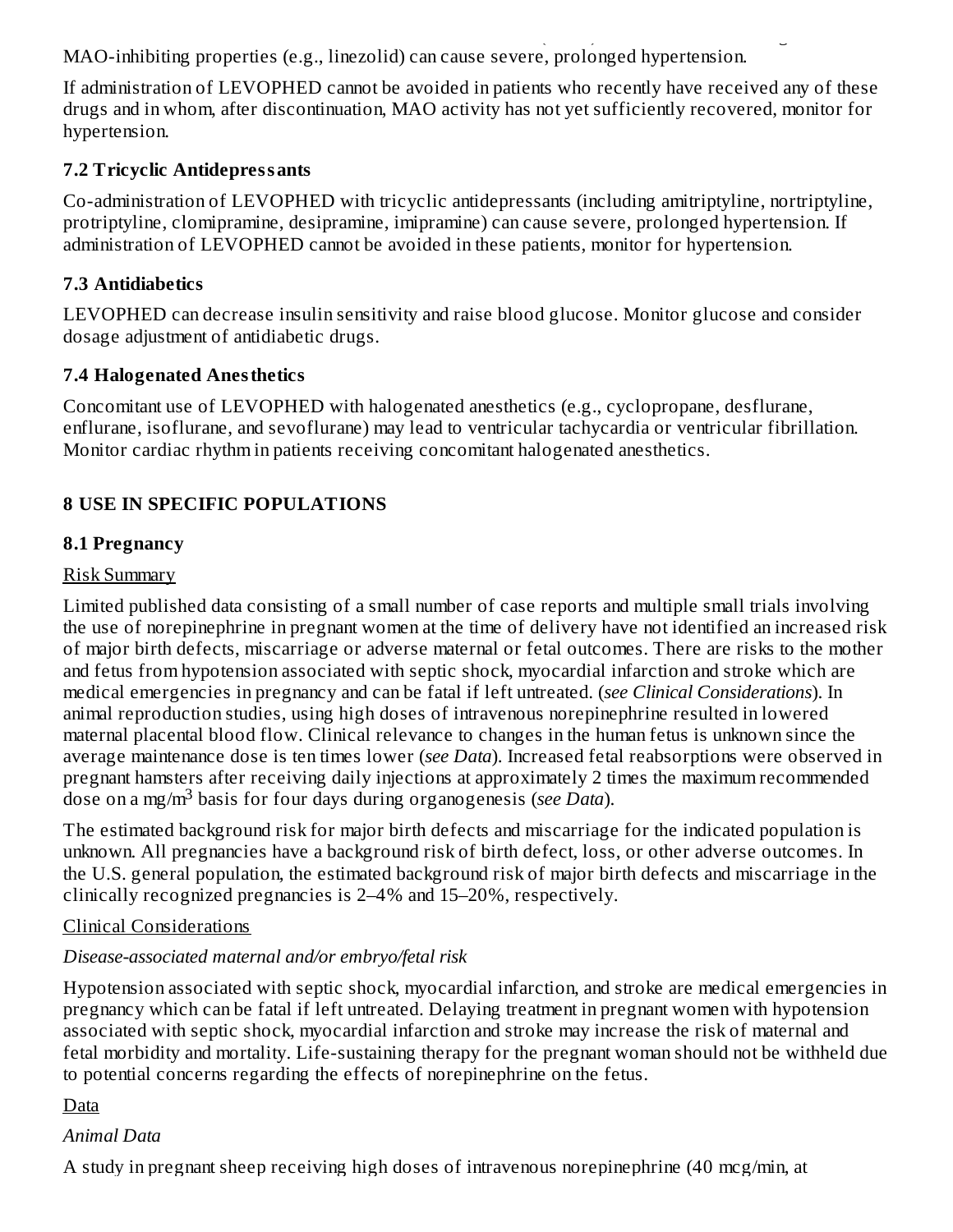approximately 10 times the average maintenance dose of 2–4 mcg/min in human, on a mg/kg basis) exhibited a significant decrease in maternal placental blood flow. Decreases in fetal oxygenation, urine and lung liquid flow were also observed.

Norepinephrine administration to pregnant rats on Gestation Day 16 or 17 resulted in cataract production in rat fetuses.

In hamsters, an increased number of resorptions (29.1% in study group vs. 3.4% in control group), fetal microscopic liver abnormalities and delayed skeletal ossification were observed at approximately 2 times the maximum recommended intramuscular or subcutaneous dose (on a mg/m<sup>2</sup> basis at a maternal subcutaneous dose of 0.5 mg/kg/day from Gestation Day 7–10).

### **8.2 Lactation**

#### Risk Summary

There are no data on the presence of norepinephrine in either human or animal milk, the effects on the breastfed infant, or the effects on milk production. Clinically relevant exposure to the infant is not expected based on the short half-life and poor oral bioavailability of norepinephrine.

## **8.4 Pediatric Us e**

Safety and effectiveness in pediatric patients have not been established.

# **8.5 Geriatric Us e**

Clinical studies of LEVOPHED did not include sufficient numbers of subjects aged 65 and over to determine whether they respond differently from younger subjects. Other reported clinical experience has not identified differences in responses between the elderly and younger patients. In general, dose selection for an elderly patient should be cautious, usually starting at the low end of the dosing range, reflecting the greater frequency of decreased hepatic, renal, or cardiac function, and of concomitant disease or other drug therapy.

Avoid administration of LEVOPHED into the veins in the leg in elderly patients *[see Warnings and Precautions (5.1)]*.

# **10 OVERDOSAGE**

Overdosage with LEVOPHED may result in headache, severe hypertension, reflex bradycardia, marked increase in peripheral resistance, and decreased cardiac output.

In case of overdosage, discontinue LEVOPHED until the condition of the patient stabilizes.

# **11 DESCRIPTION**

Norepinephrine (sometimes referred to as l-arterenol/Levarterenol or l-norepinephrine) is a sympathomimetic amine which differs from epinephrine by the absence of a methyl group on the nitrogen atom.

LEVOPHED is (-)-α-(aminomethyl)-3,4-dihydroxybenzyl alcohol tartrate (1:1) (salt) monohydrate (molecular weight 337.3 g/mol) and has the following structural formula: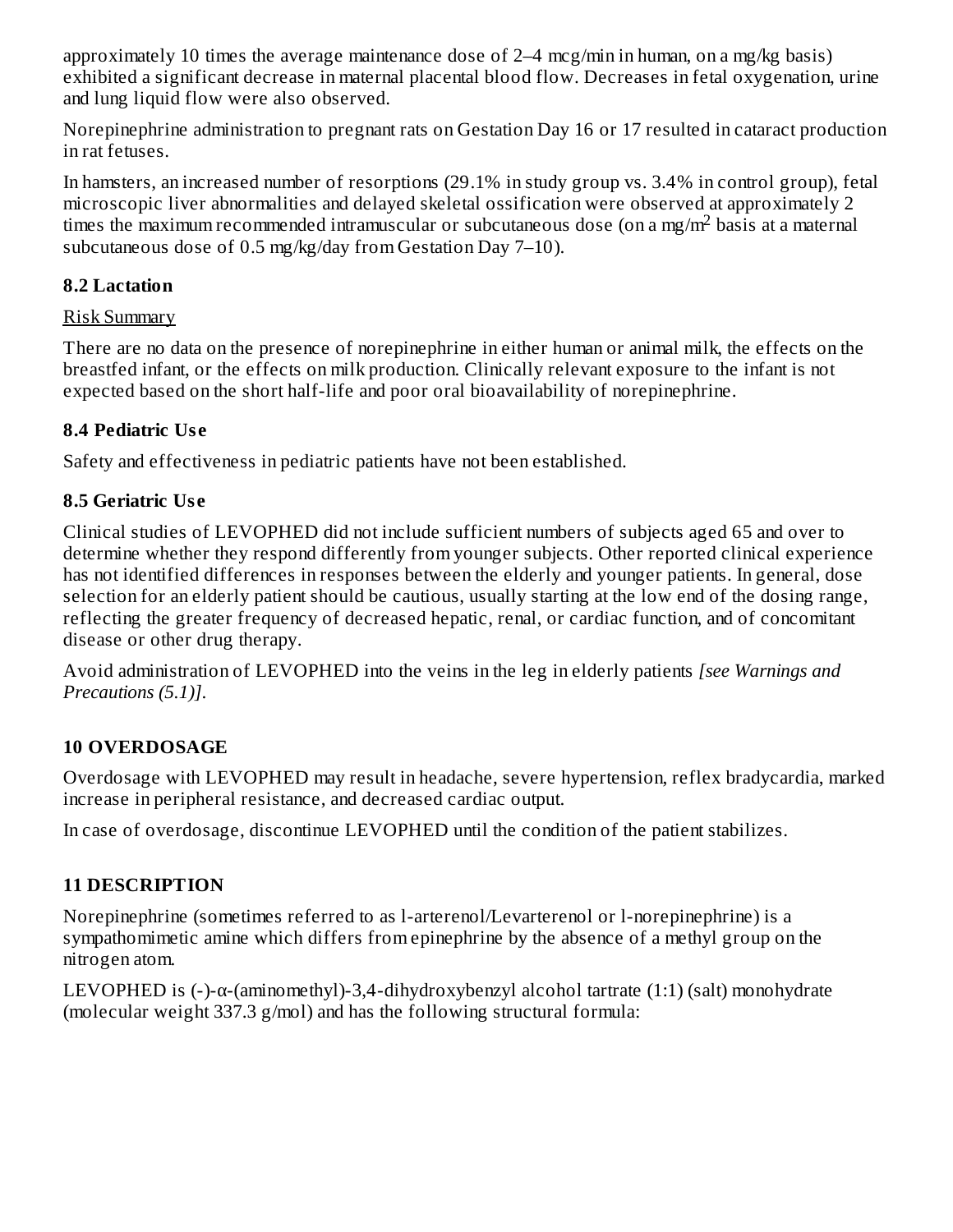

LEVOPHED is supplied in a sterile aqueous solution in the form of the bitartrate salt to be administered by intravenous infusion. Norepinephrine is sparingly soluble in water, very slightly soluble in alcohol and ether, and readily soluble in acids. Each mL contains 1 mg of norepinephrine base (equivalent to 1.89 mg of norepinephrine bitartrate, anhydrous basis), sodium chloride for isotonicity, not more than 0.2 mg (vials) or 2 mg (ampules) of sodium metabisulfite as an antioxidant. It has a pH of 3.0 to 4.5. The air in the containers has been displaced by nitrogen gas.

### **12 CLINICAL PHARMACOLOGY**

#### **12.1 Mechanism of Action**

Norepinephrine is a peripheral vasoconstrictor (alpha-adrenergic action) and an inotropic stimulator of the heart and dilator of coronary arteries (beta-adrenergic action).

#### **12.2 Pharmacodynamics**

The primary pharmacodynamic effects of norepinephrine are cardiac stimulation and vasoconstriction. Cardiac output is generally unaffected, although it can be decreased, and total peripheral resistance is also elevated. The elevation in resistance and pressure result in reflex vagal activity, which slows the heart rate and increases stroke volume. The elevation in vascular tone or resistance reduces blood flow to the major abdominal organs as well as to skeletal muscle. Coronary blood flow is substantially increased secondary to the indirect effects of alpha stimulation. After intravenous administration, a pressor response occurs rapidly and reaches steady state within 5 minutes. The pharmacologic actions of norepinephrine are terminated primarily by uptake and metabolism in sympathetic nerve endings. The pressor action stops within 1–2 minutes after the infusion is discontinued.

#### **12.3 Pharmacokinetics**

### Absorption

Following initiation of intravenous infusion, the steady state plasma concentration is achieved in 5 min.

### **Distribution**

Plasma protein binding of norepinephrine is approximately 25%. It is mainly bound to plasma albumin and to a smaller extent to prealbumin and alpha 1-acid glycoprotein. The volume of distribution is 8.8 L. Norepinephrine localizes mainly in sympathetic nervous tissue. It crosses the placenta but not the bloodbrain barrier.

#### Elimination

The mean half-life of norepinephrine is approximately 2.4 min. The average metabolic clearance is 3.1 L/min.

### *Metabolism*

Norepinephrine is metabolized in the liver and other tissues by a combination of reactions involving the enzymes catechol-O-methyltransferase (COMT) and MAO. The major metabolites are normetanephrine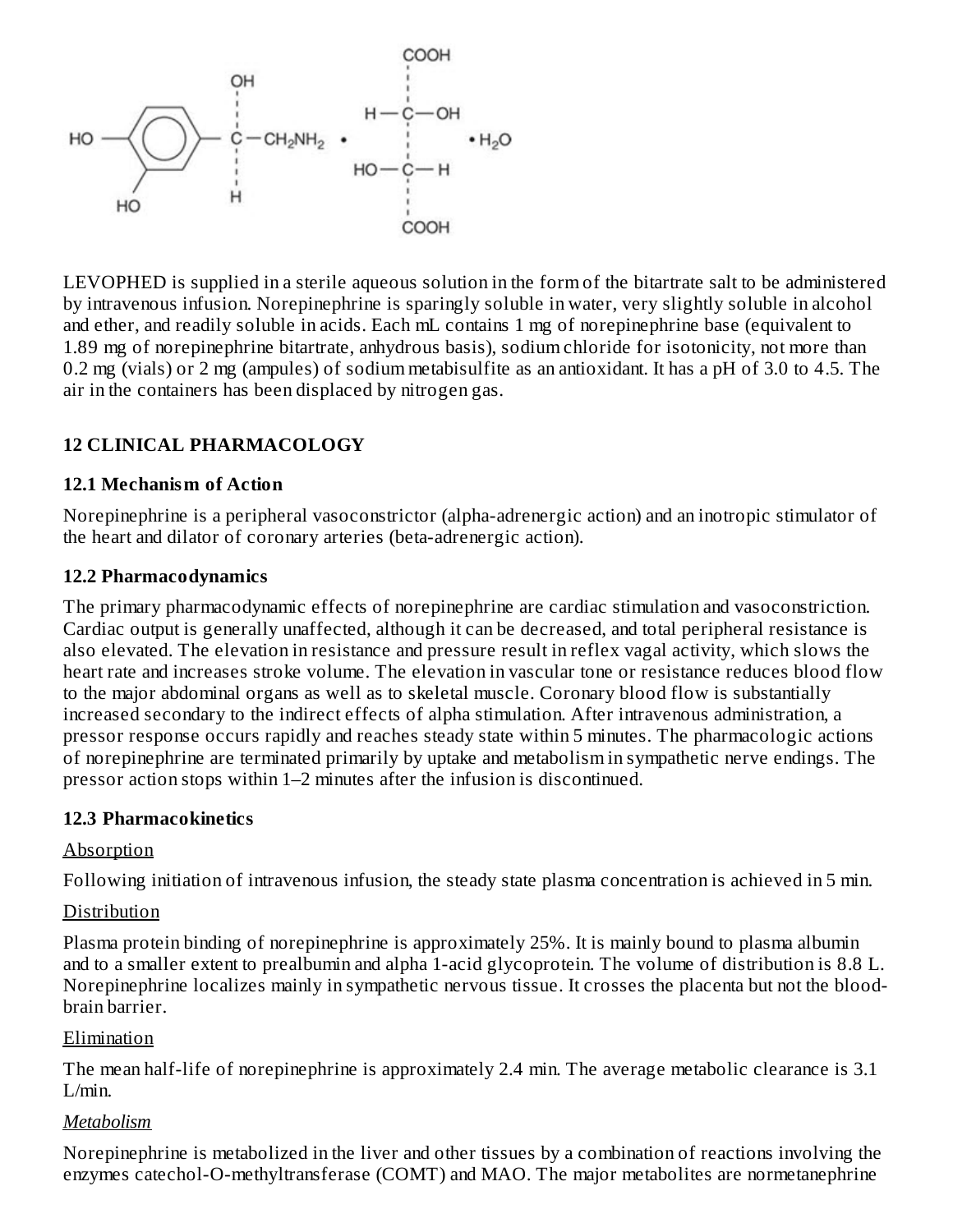and 3-methoxyl-4-hydroxy mandelic acid (vanillylmandelic acid, VMA), both of which are inactive. Other inactive metabolites include 3-methoxy-4-hydroxyphenylglycol, 3,4-dihydroxymandelic acid, and 3,4-dihydroxyphenylglycol.

#### *Excretion*

Noradrenaline metabolites are excreted in urine primarily as sulphate conjugates and, to a lesser extent, as glucuronide conjugates. Only small quantities of norepinephrine are excreted unchanged.

### **13 NONCLINICAL TOXICOLOGY**

#### **13.1 Carcinogenesis, Mutagenesis, Impairment of Fertility**

Carcinogenesis, mutagenesis, and fertility studies have not been performed.

### **16 HOW SUPPLIED/STORAGE AND HANDLING**

LEVOPHED (norepinephrine bitartrate) injection, USP, is a sterile, colorless solution for injection intended for intravenous use. It contains the equivalent of 1 mg of norepinephrine base per 1 mL (4 mg/4 mL). It is available as 4 mg/4 mL in single-dose amber glass vials and in single-dose clear glass ampules. Supplied as:

| Unit of Sale           | Concentration               |
|------------------------|-----------------------------|
| NDC 0409-3375-04       | $4 \text{ mg}/4 \text{ mL}$ |
| 10 vials in a Carton   | $(1 \text{ mg/mL})$         |
| NDC 0409-1443-04       | $4 \text{ mg}/4 \text{ mL}$ |
| 10 ampules in a Carton | $1$ mg/mL)                  |

Store at 20°C to 25°C (68°F to 77°F); excursions permitted to 15°C to 30°C (59°F to 86°F). [See USP Controlled Room Temperature.]

Store in original carton until time of administration to protect from light. Discard unused portion.

# **17 PATIENT COUNSELING INFORMATION**

#### Risk of Tissue Damage

Advise the patient, family, or caregiver to report signs of extravasation urgently *[see Warnings and Precautions (5.1)].*

This product's labeling may have been updated. For the most recent prescribing information, please visit www.pfizer.com.

Distributed by Hospira, Inc., Lake Forest, IL 60045 USA

LAB-1150-3.0

### **PRINCIPAL DISPLAY PANEL - 4 mL Vial Label**

4 mL Fill in 5 mL Vial NDC 0409-3375-14 Single dose Fliptop Vial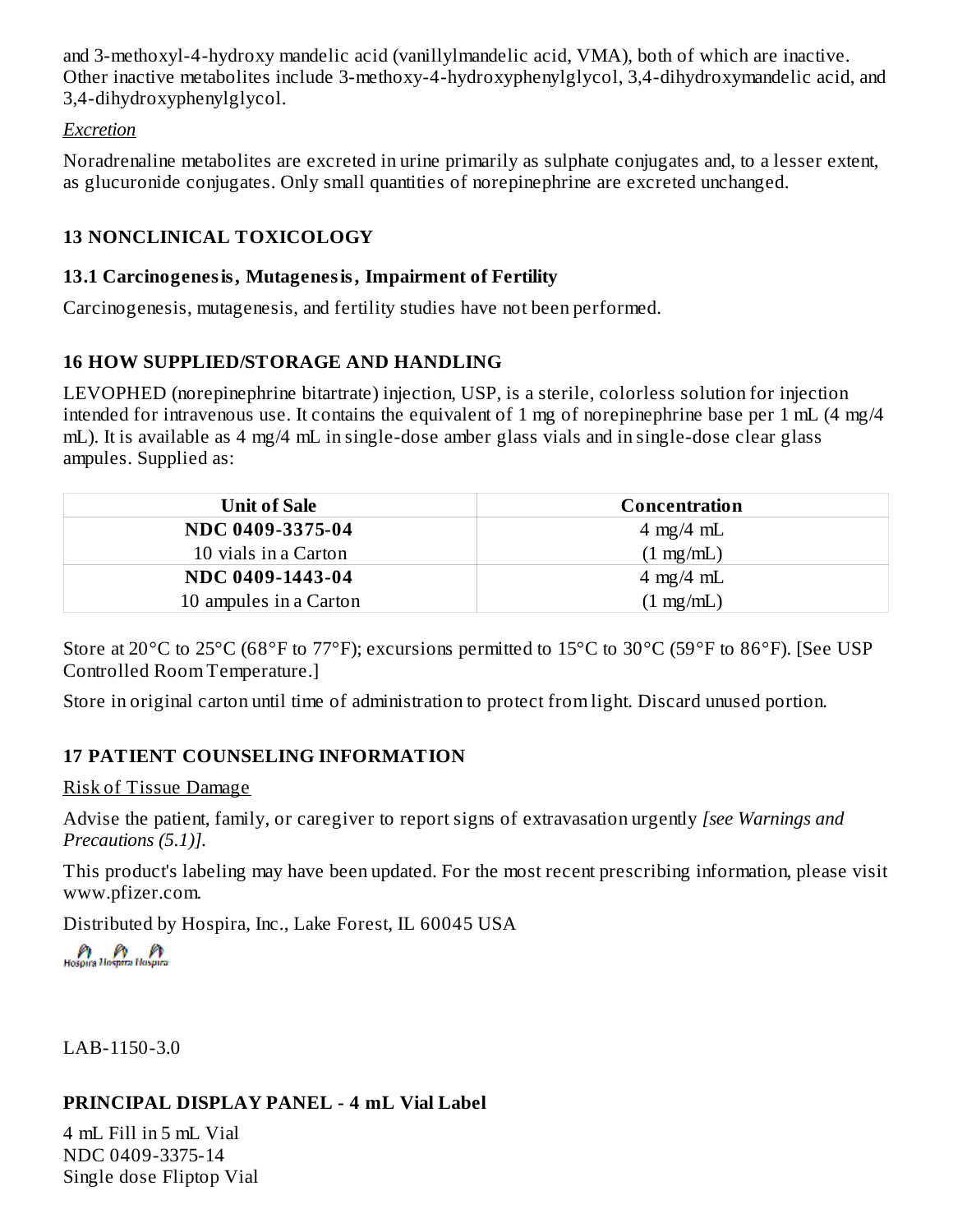Rx only

Levophed $^\circledR$ norepinephrine bitartrate injection, USP 4 mg/4mL (1 mg/mL)

FOR INTRAVENOUS INFUSION ONLY Warning: Contains Sulfites. Distributed by Hospira, Inc., Lake Forest, IL 60045 USA



## **PRINCIPAL DISPLAY PANEL - 4 mL Vial Carton**

4 mL 10 Single dose Fliptop Vials STERILE INJECTION NDC 0409-3375-04 Contains 10 of NDC 0409-3375-14

Levophed $^{\circledR}$  norepinephrine bitartrate injection, USP

4 mg/4 mL (1 mg/mL) Rx only

Warning: This is a potent drug. Dosage should be controlled by frequent determination of blood pressure. Do not leave patient unattended during administration. Avoid extravasation. Read package insert carefully. FOR INTRAVENOUS INFUSION ONLY.

DILUTE BEFORE USE. DISCARD UNUSED PORTION. PROTECT FROM LIGHT.

Warning: Contains Sulfites.

**Hospira**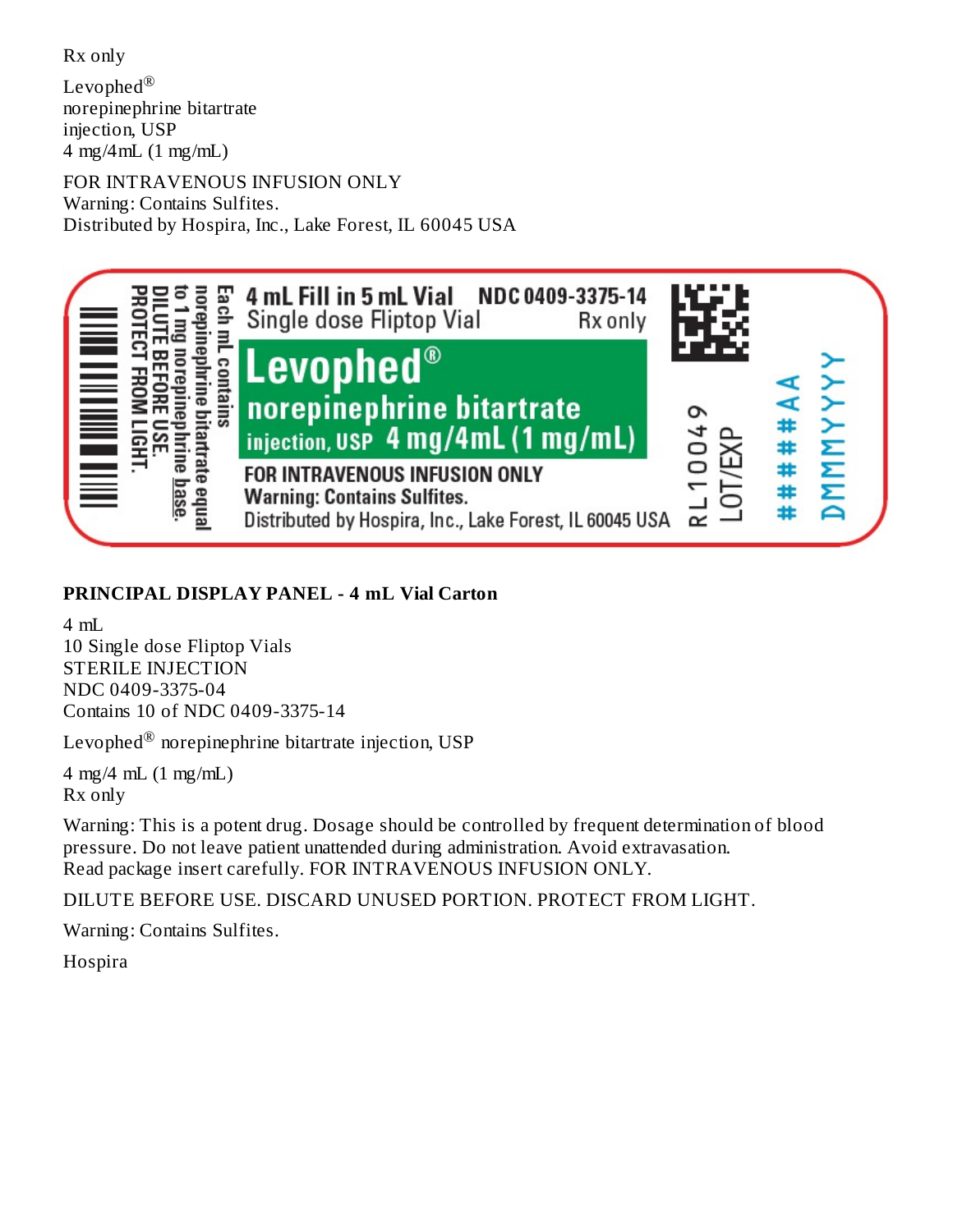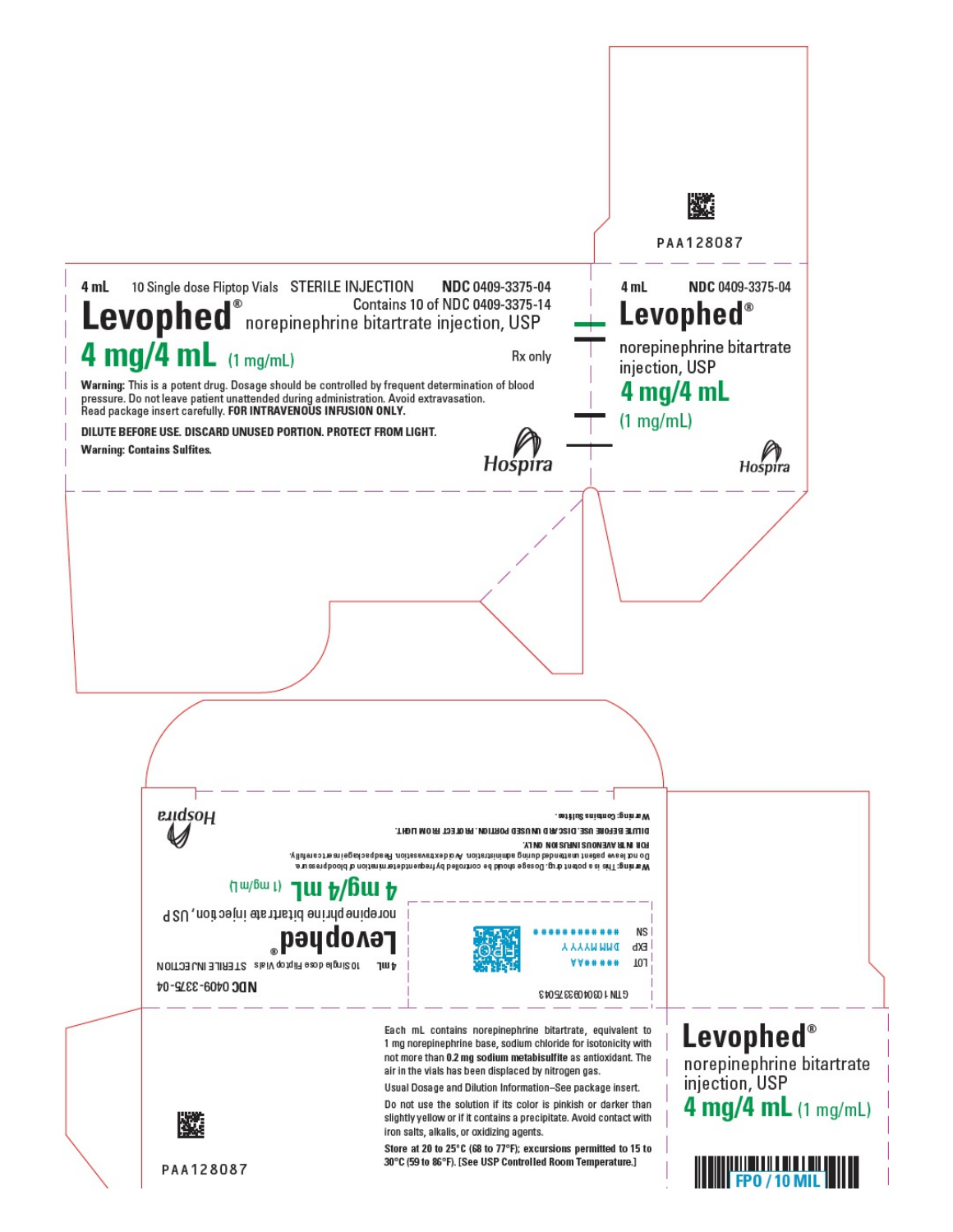

## **PRINCIPAL DISPLAY PANEL - 4 mL Ampul Label**

NDC 0409-1443-14 4 mL

Levophed™ norepinephrine bitartrate injection, USP

4 mg/4 mL  $(1 \text{ mg/mL})$ 

Rx only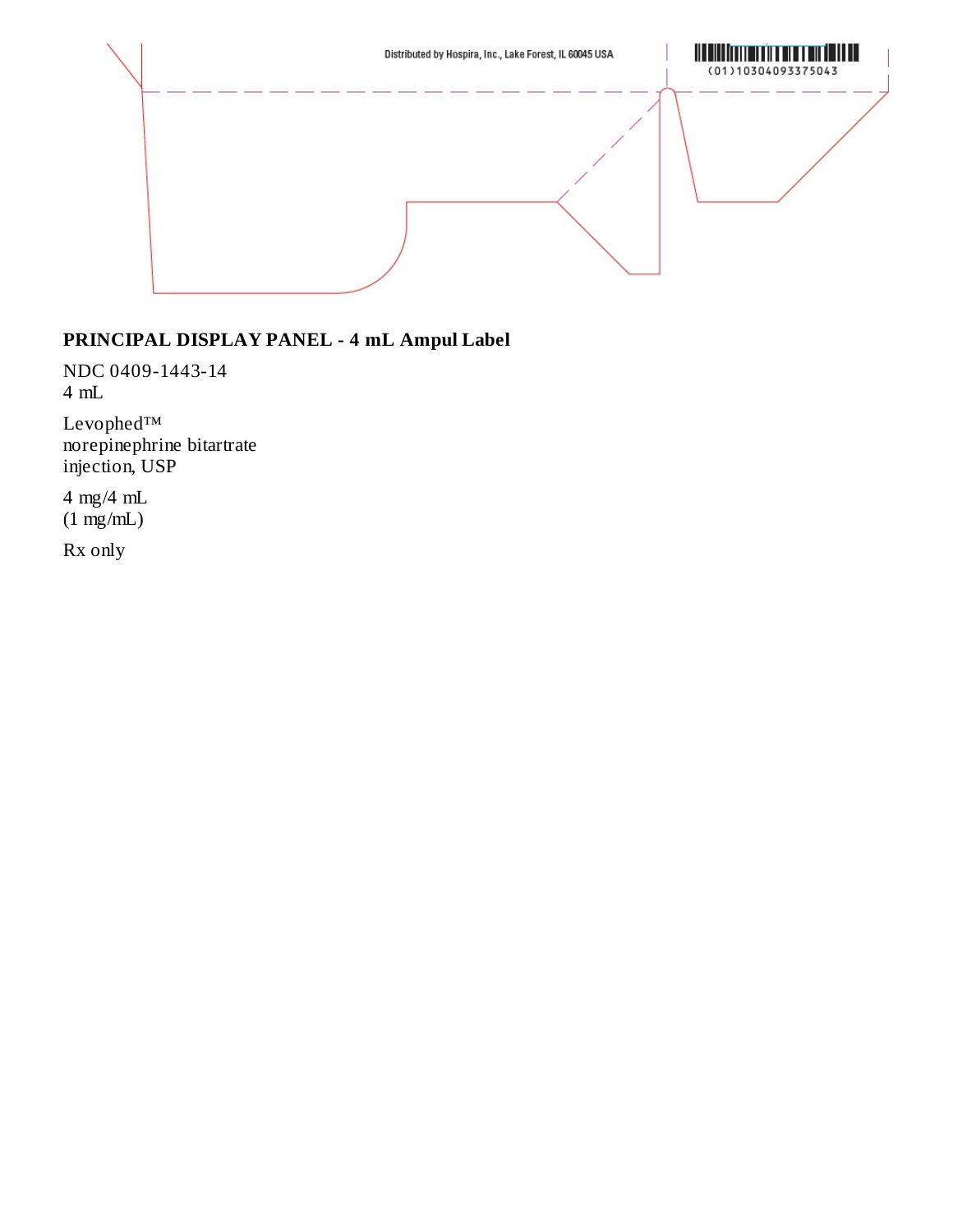| NDC 0409-1443-14                                          |                                                                                                      | <b>RL1002</b><br>4 mL    |
|-----------------------------------------------------------|------------------------------------------------------------------------------------------------------|--------------------------|
| 4 mg/4 mL<br>$(1 \text{ mg/mL})$                          | Levophed<br>norepinephrine bitartrate<br>injection, USP                                              | TM<br><b>Rx only</b>     |
| <b>Each mL contains</b><br>equal to 1 mg<br>Hospira, Inc. | norepinephrine bitartrate<br>norepinephrine base.<br>ONLY. DILUTE BEFORE USE.<br>PROTECT FROM LIGHT. | FOR INTRAVENOUS INFUSION |

# **PRINCIPAL DISPLAY PANEL - 4 mL Ampul Carton**

10 X 4 mL Ampuls STERILE INJECTION NDC 0409-1443-04 Rx only

Levophed™ norepinephrine bitartrate injection, USP

4 mg/4 mL (1 mg/mL)

Warning: This is a potent drug. Dosage should be controlled by frequent determination of blood pressure.

Do not leave patient unattended during administration. Avoid extravasation. Read package insert carefully.

FOR INTRAVENOUS INFUSION ONLY. DILUTE BEFORE USE. DISCARD UNUSED PORTION.

Do not use the solution if its color is pinkish or darker than slightly yellow or if it contains a precipitate.

Avoid contact with iron salts, alkalis, or oxidizing agents.

Hospira

OPEN HERE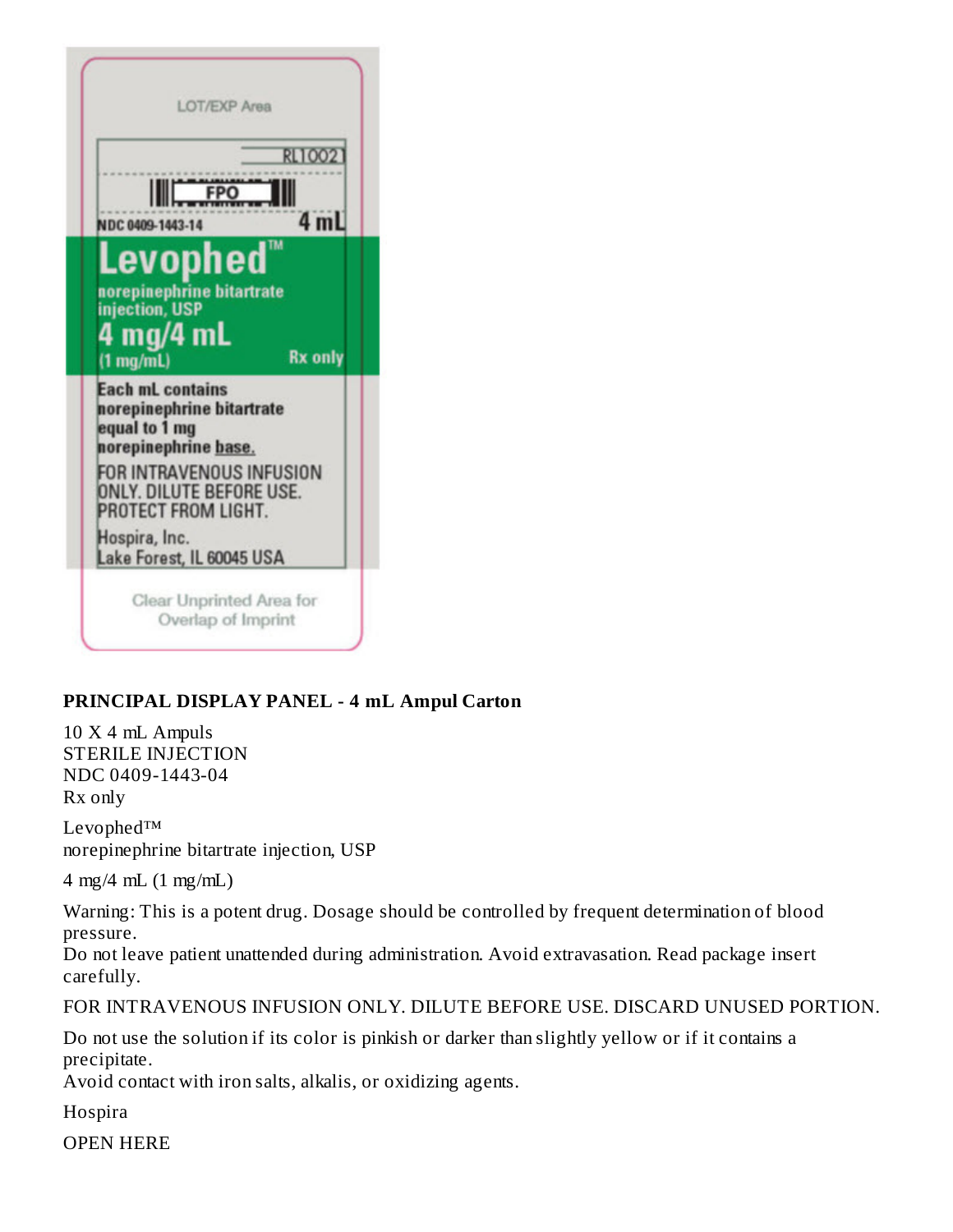

### **LEVOPHED**

norepinephrine bitartrate injection, solution, concentrate

| <b>Product Information</b>                                                          |                    |                          |               |                                  |                 |
|-------------------------------------------------------------------------------------|--------------------|--------------------------|---------------|----------------------------------|-----------------|
| <b>Product Type</b>                                                                 | Item Code (Source) |                          | NDC:0409-3375 |                                  |                 |
| <b>Route of Administration</b>                                                      | <b>INTRAVENOUS</b> |                          |               |                                  |                 |
|                                                                                     |                    |                          |               |                                  |                 |
|                                                                                     |                    |                          |               |                                  |                 |
| <b>Active Ingredient/Active Moiety</b>                                              |                    |                          |               |                                  |                 |
| <b>Ingredient Name</b>                                                              |                    | <b>Basis of Strength</b> |               | Strength                         |                 |
| NO REPINEPHRINE BITARTRATE (UNII: IFY5PE3ZRW) (NOREPINEPHRINE -<br>UNII:X4W3ENH1CV) |                    | <b>NOREPINEPHRINE</b>    |               | $1 \text{ mg}$ in $1 \text{ mL}$ |                 |
|                                                                                     |                    |                          |               |                                  |                 |
|                                                                                     |                    |                          |               |                                  |                 |
| <b>Inactive Ingredients</b>                                                         |                    |                          |               |                                  |                 |
| <b>Ingredient Name</b>                                                              |                    |                          |               |                                  | <b>Strength</b> |
| SODIUM CHLORIDE (UNII: 451W47IQ8X)                                                  |                    |                          |               |                                  |                 |
| SO DIUM METABISULFITE (UNII: 4VON5FNS3C)                                            |                    |                          |               |                                  |                 |
|                                                                                     |                    |                          |               |                                  |                 |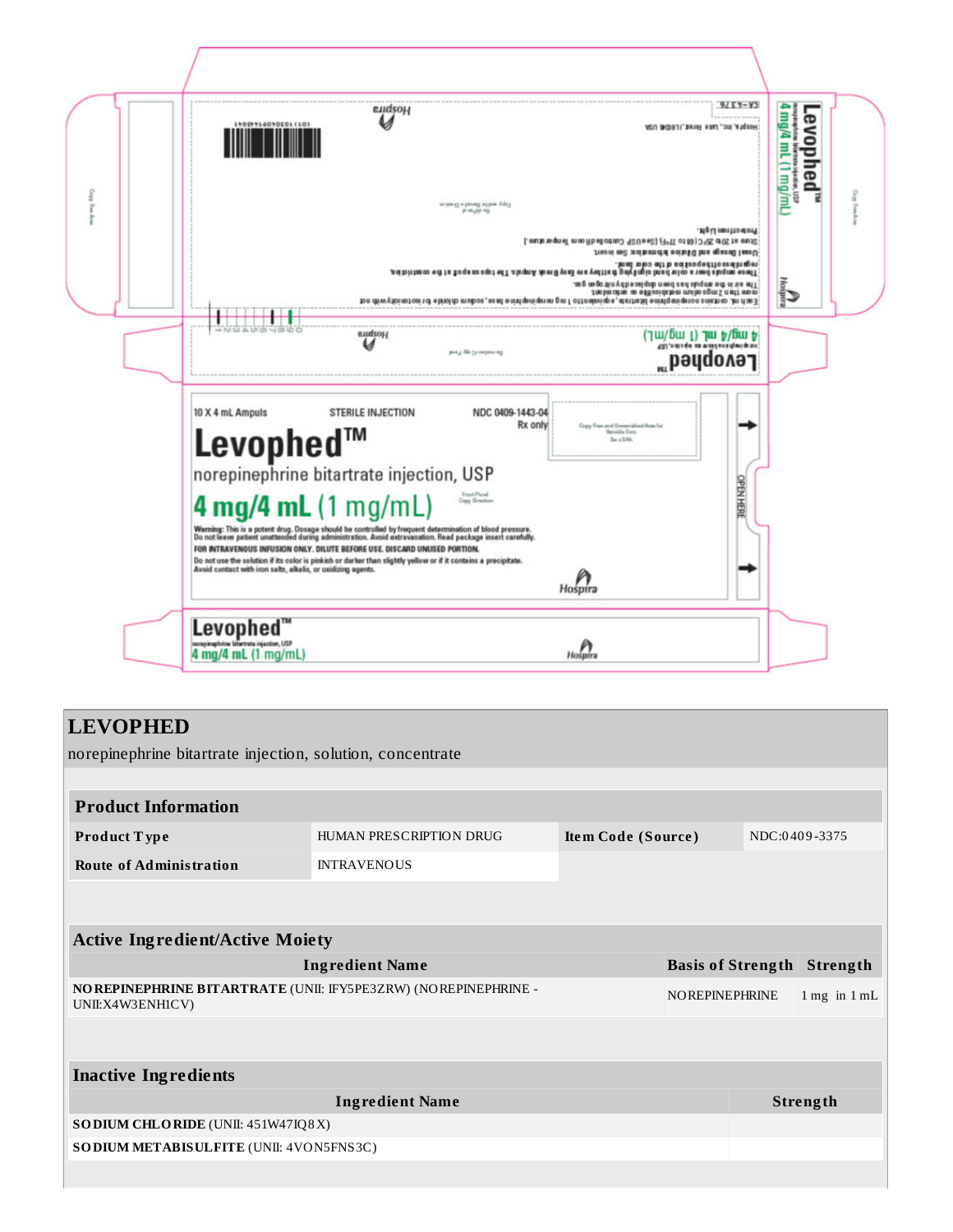| Packaging                                                                     |                           |                                                                   |                              |                             |                           |
|-------------------------------------------------------------------------------|---------------------------|-------------------------------------------------------------------|------------------------------|-----------------------------|---------------------------|
| #                                                                             | <b>Item Code</b>          | <b>Package Description</b>                                        | <b>Marketing End</b><br>Date |                             |                           |
| $\mathbf{1}$                                                                  | NDC:0409-3375-<br>04      | 10 in 1 CARTON                                                    |                              |                             |                           |
| $\mathbf{1}$                                                                  | NDC:0409-3375-<br>14      | 4 mL in 1 VIAL, SINGLE-DOSE; Type 0: Not a Combination<br>Product |                              |                             |                           |
|                                                                               |                           |                                                                   |                              |                             |                           |
| <b>Marketing Information</b>                                                  |                           |                                                                   |                              |                             |                           |
|                                                                               | <b>Marketing Category</b> | <b>Application Number or Monograph Citation</b>                   |                              | <b>Marketing Start Date</b> | <b>Marketing End Date</b> |
|                                                                               | <b>NDA</b>                | NDA007513                                                         |                              | 04/27/2009                  |                           |
|                                                                               |                           |                                                                   |                              |                             |                           |
|                                                                               |                           |                                                                   |                              |                             |                           |
| <b>LEVOPHED</b><br>norepinephrine bitartrate injection, solution, concentrate |                           |                                                                   |                              |                             |                           |

| <b>Product Information</b>     |                         |                    |               |  |
|--------------------------------|-------------------------|--------------------|---------------|--|
| Product Type                   | HUMAN PRESCRIPTION DRUG | Item Code (Source) | NDC:0409-1443 |  |
| <b>Route of Administration</b> | <b>INTRAVENOUS</b>      |                    |               |  |

|   | <b>Active Ingredient/Active Moiety</b>   |                                                                 |                                         |  |                          |                                  |  |
|---|------------------------------------------|-----------------------------------------------------------------|-----------------------------------------|--|--------------------------|----------------------------------|--|
|   |                                          | <b>Ingredient Name</b>                                          |                                         |  | <b>Basis of Strength</b> | Strength                         |  |
|   | UNII:X4W3ENH1CV)                         | NO REPINEPHRINE BITARTRATE (UNII: IFY5PE3ZRW) (NOREPINEPHRINE - |                                         |  | <b>NOREPINEPHRINE</b>    | $1 \text{ mg}$ in $1 \text{ mL}$ |  |
|   |                                          |                                                                 |                                         |  |                          |                                  |  |
|   | <b>Inactive Ingredients</b>              |                                                                 |                                         |  |                          |                                  |  |
|   | <b>Ingredient Name</b><br>Strength       |                                                                 |                                         |  |                          |                                  |  |
|   | SODIUM CHLORIDE (UNII: 451W47IQ8X)       |                                                                 |                                         |  |                          |                                  |  |
|   | SO DIUM METABISULFITE (UNII: 4VON5FNS3C) |                                                                 |                                         |  |                          |                                  |  |
|   |                                          |                                                                 |                                         |  |                          |                                  |  |
|   |                                          |                                                                 |                                         |  |                          |                                  |  |
|   | Packaging                                |                                                                 |                                         |  |                          |                                  |  |
| # | <b>Item Code</b>                         | <b>Package Description</b>                                      | Marketing Start Date Marketing End Date |  |                          |                                  |  |
|   | $1$ NDC:0409-1443-04                     | 10 in 1 CARTON                                                  | 04/30/2005                              |  | 05/01/2019               |                                  |  |
|   | $1$ NDC:0409-1443-14                     | 4 mL in 1 AMPULE; Type 0: Not a Combination Product             |                                         |  |                          |                                  |  |
|   |                                          |                                                                 |                                         |  |                          |                                  |  |
|   |                                          |                                                                 |                                         |  |                          |                                  |  |

| <b>Marketing Information</b> |                                          |                             |                           |  |
|------------------------------|------------------------------------------|-----------------------------|---------------------------|--|
| <b>Marketing Category</b>    | Application Number or Monograph Citation | <b>Marketing Start Date</b> | <b>Marketing End Date</b> |  |
| <b>NDA</b>                   | NDA007513                                | 04/30/2005                  | 0 5/0 1/20 19             |  |
|                              |                                          |                             |                           |  |